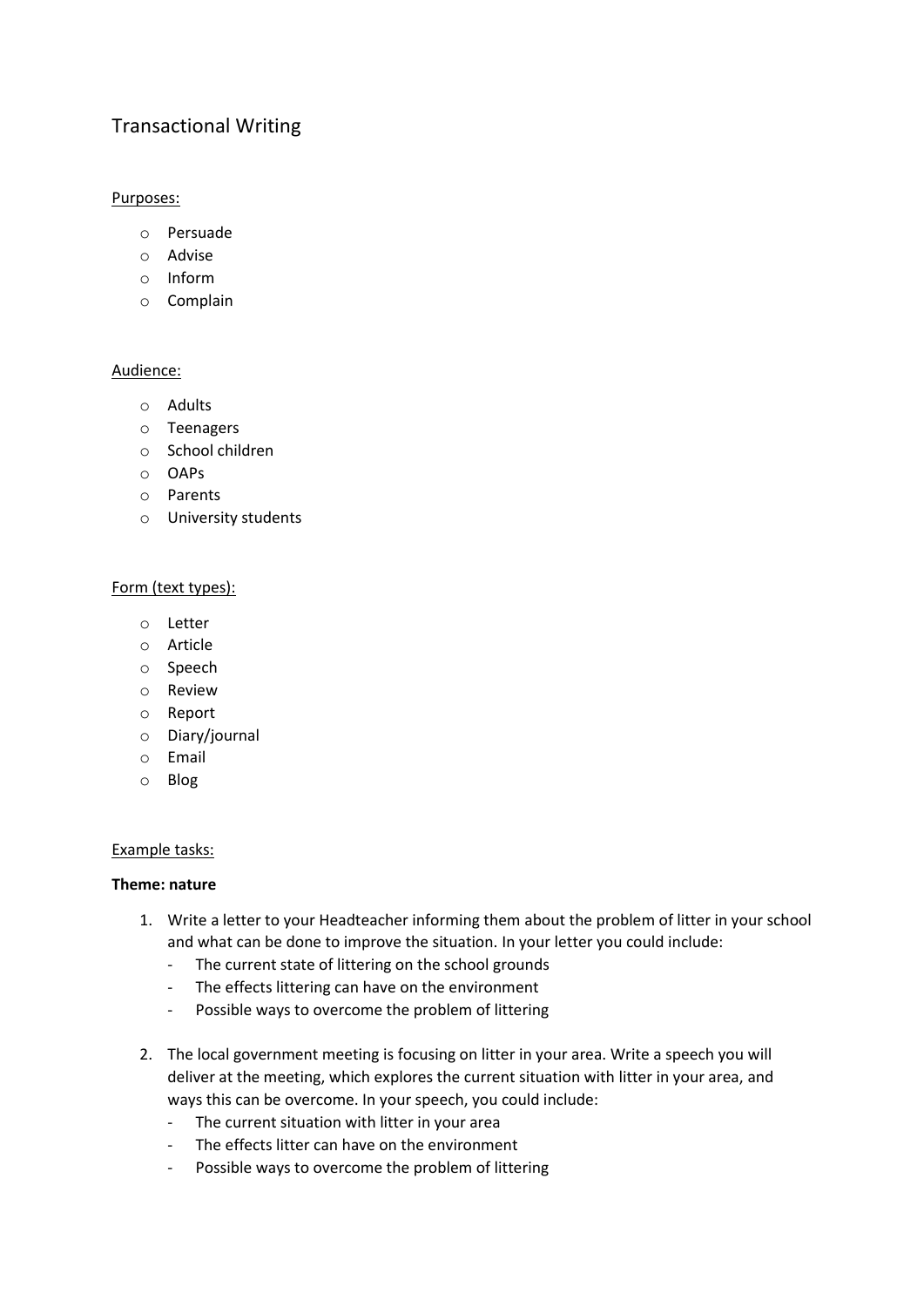- 3. You are part of a team who wish to make your school more rich with nature. Write your proposals up as a report that you will put forward to the Headtacher. In your report, you could include:
	- What nature is currently on the school site
	- The benefits of increasing the level of nature
	- What you would like to include and how you would do it
- 4. Imagine you work for a large pet store company. Write an engaging article for a parenting magazine, exploring the benefits of having pets in the family.
- 5. 'Pets are a necessity in the upbringing of a family'. Write an article for your local magazine, arguing for OR against this statement.

#### **Theme: young people**

- 1. Imagine you are a student at a nearby university working with Year 11 students around the country. Write a lively speech, encouraging them to continue on into Higher Education. In your response, you could include:
	- What Higher Education is
	- Your experience of Higher Education
	- The benefits of completing Higher Education
- 2. 'Young people should be taught how to drive from 16, as part of compulsory education'. Write a speech in response to this statement, arguing for OR against.
- 3. The popularity and use of social media is increasing on a daily basis. Write a 'Beginner's Guide' to social media, aimed at young people who are new to the craze. In your response, you could include:
- What social media is and the different types
- The benefits and drawbacks of social media
- Tips for use
- 4. 'Young people bring shame to our society'. Write a lively article, in response to this statement, which encourages people to change their views
- 5. Imagine you are a parent and are employed full time. Write a speech to be delivered to teenagers, detailing why the school years are the best years, and how they should make the most of them.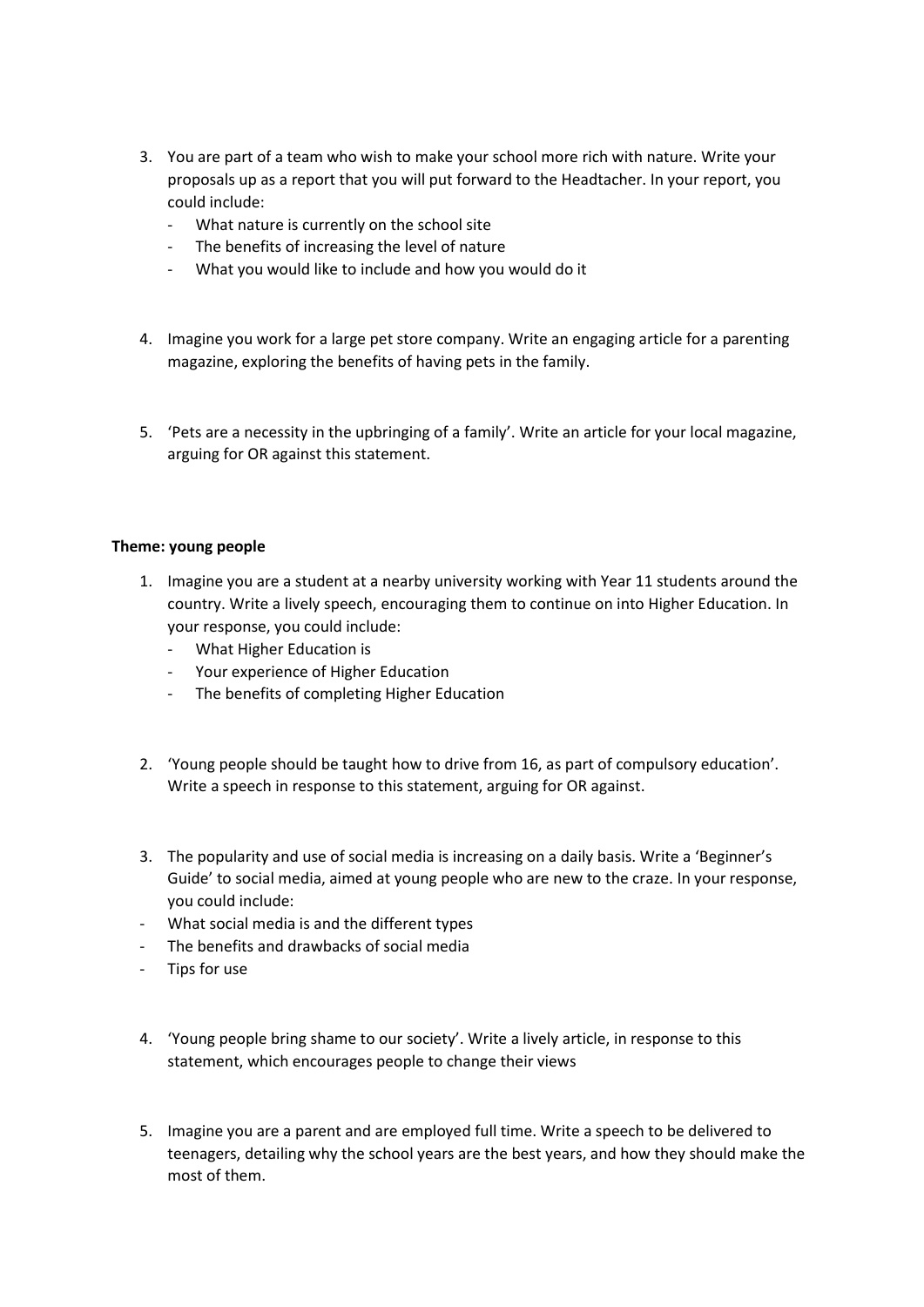- 6. Write a letter to a celebrity, informing them how they are an inspiration to you. In your letter, you could include:
- Reasons why they inspire you
- How they have impacted your life
- 7. Imagine you are on holiday with your parents. Write a blog detailing your experience so far.

## **Theme: education**

- 1. You are a GCSE student on an exchange trip abroad. Write a diary entry about your experience so far. In your diary entry, you could include:
	- What you have done so far
	- What you have liked and disliked
	- What you plan on doing next
- 2. You are a GCSE student and have just completed an exchange trip abroad. Write a review for an 'Exchange Trip' magazine, exploring what you liked/disliked about the trip and whether or not you would recommend to other students to partake.
- 3. You have been at secondary school for two years now. Write a 'Guide to Secondary School Life' for Year 6 pupils at your old Primary School, with aim to help them prepare for the transition.
- 4. Write a letter to the Prime Minister complaining about the ongoing changes to education and the continued pressures these changes have on young people.

#### **Theme: local area**

- 1. The local council meeting is focusing on road safety in their next meeting. Write a lively speech you will deliver at the meeting, which addresses the current issues of road safety in your local area and ways in which it can be improved.
- 2. Write an article for the local magazine, informing teenagers about the ways they can spend their time during weekends in your local city.
- 3. Imagine you are a parent, becoming increasingly concerned about the amount of building work going on in your local area. Write a letter to the local council, complaining about the building work and detailing the impact it is having on local residents.